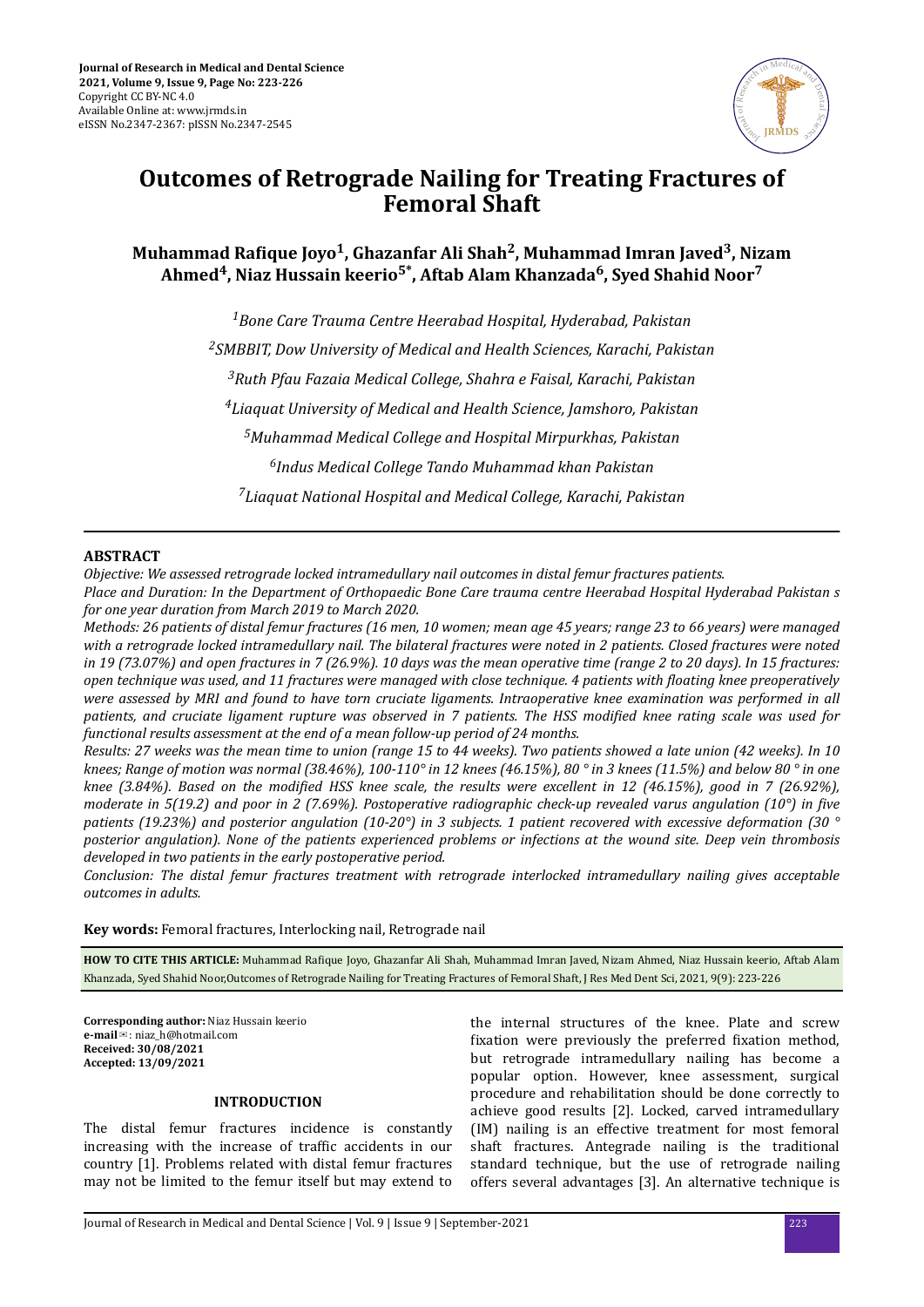retrograde nailing using the intercondylar notch of the distal femur as the entry point. Retrograde medullary nailing was originally proposed for the treatment of femoral shaft fractures using a distal extra-articular access portal from the medial supracondylar femoral region. This required a twist in the nail and created a large strain [4]. The results were improved by developing an intraarticular intercondylar access site compatible with the medullary canal and using standard nail designs. This technique was originally proposed for the treatment of patients with ipsilateral fractures of the neck and femoral shaft. Its indications have been expanded to include patients with multiple injuries to facilitate the implementation of simultaneous or procedures [5]. Advantages of the retrograde nail include avoiding the use of fracture table and traction, easier patient positioning and nail insertion, and shorter operation times with less blood loss. Access to the access site is easier, especially in older patients, due to less soft tissue dissection [6]. There is also no muscle dissection and less radiation exposure, especially to the pelvic organs. Femoral shaft fractures of both thighs can be treated in the same position. In general, retrograde nailing may be preferred to antegrade nailing in the following situations: 1) The presence of an accompanying (possibly non-displaced) fracture of the femoral neck; 2) The presence of a pre-placed or simultaneous internal fixation of the proximal femur fracture; and 3) The possibility of causing fracture of the femoral neck by inserting an antegrade nail [7]. The retrograde technique can be used when proximal access to the spinal canal is blocked. Although early results with retrograde nails indicate a slightly lower rate of union, the difference may be due to smaller diameter nails and other factors such as the use of unbuffed nails [8]. The use of this technique with retrograde nails adapted by drilling the diameter of the femoral isthmus has shown promising results. Findings include healing rates and results equivalent to the antegrade technique with high-speed union rates and low complications [9,10]. Access site problems can be equivalent between retrograde (knee symptoms) and antegrade (hip symptoms) techniques.

#### **MATERIALS AND METHODS**

This study was held in the Department of Orthopedic Bone Care trauma Centre Heerabad Hospital Hyderabad Pakistan for two years duration from March 2019 to March 2020. 26 patients of distal femur fractures (16 men, 10 women; mean age 45 years; range 23 to 66 years) were managed with a retrograde locked intramedullary nail. The bilateral fractures were noted in 2 patients. Rendering to the AO classification, the A1 fractures were noted in 12 patients, 7 with A2, 6 patients with A and C1 (n=1). Closed fractures were noted in 19 (73.07%) and open fractures in 7 (26.9%). 10 days was the mean operative time (range 2 to 20 days). In 15 fractures: open technique was used, and 11 fractures were managed with percutaneous technique. 4 patients with floating knee preoperatively were assessed by MRI and found to have torn cruciate ligaments. Intraoperative knee examination was performed in all patients, and

cruciate ligament rupture was observed in 7 patients. The HSS modified knee rating scale was used for functional results assessment at the end of a mean follow-up period of 24 months. Etiology of trauma according to frequency; traffic accident in 12 patients, simple fall in 6 patients, shooting with firearm in 4 patients, and falling from height in 4 patients. Body mass index (BMI) of the patients was calculated. In six patients, BMI was determined as 30 kg / m2 or more. Additional pathologies were found in 6 cases exposed to highenergy trauma. These; 2 patients had ipsilateral tibial shaft fracture, 2 patient had head trauma, one patient had contralateral supracondylar femur fracture and one had ipsilateral fracture and elbow dislocation. In addition, three patients had anterior cruciate ligament (ACL) tear and two patients had a medial collateral ligament (MCL) tear. Dynamic hip screw was applied to the patient with patella and hip fracture in a different session in addition to the femur fracture. The patellar fracture was treated conservatively with a long leg cast. Both femurs of the patient with bilateral supracondylar femur fracture were operated in the same session. The patient, whose elbow was broken and dislocated, was operated in different sessions. Patients were evaluated with a multidisciplinary approach in orthopaedics, general surgery, and neurosurgery clinics. Routine anteroposterior and lateral radiographs of the femur were taken. Open fracture patients were treated in the emergency operating room with an open fracture approach. The mean operative time after trauma was 10 days (range, 2-20). All surgeries were performed in the supine position on the radiolucent operating table. General anaesthesia was applied to 16 patients and spinal anaesthesia was applied to 10 patients. The nail was open in 15 patients, and percutaneous technique (Mini arthrotomy) was used in 11 patients. None of the patients operated with the percutaneous technique required an open intraoperative approach. A medial parapatellar incision was preferred for the open approach, and arthrotomy was performed by turning the patella laterally. The mean operation time was 133 minutes in the open approach and 122 minutes in the percutaneous approach. Mean blood loss was 690 ml (range, 300-1200) for open approach patients and 340 ml (range, 250-500) for the percutaneous approach. Tourniquet was not used in any patient. Short nails (25 cm) were used in all patients except one. No intraoperative complications were observed in any patient and there was no problem in long-term follow-up. One lock screw was used for the proximal lock in 8 fractures, and two lock screws were used for the proximal lock in 18 fractures. The choice of one or two locking screws is at the surgeon's discretion. In three patients with ACL rupture, the fractures did not extend to the joint and elective arthroscopic ACL reconstruction was planned. The patient with grade 2 MCL tear was treated with a long leg cast. Exercise was initiated on the first postoperative day for all patients and physical therapy was applied to all patients after discharge. One patient who had an MCL tear and was treated with a long leg cast received physical therapy 4 weeks after the cast.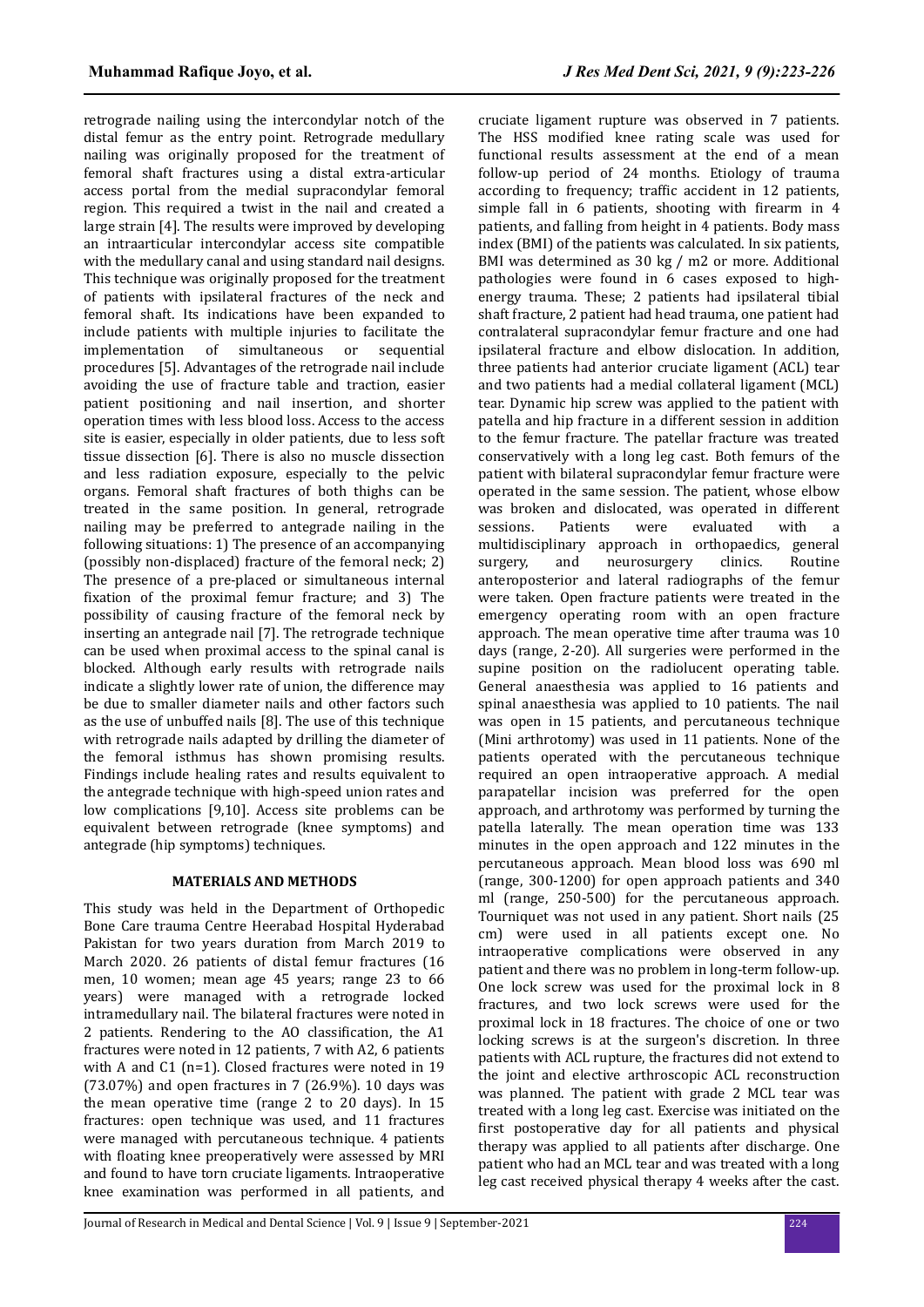Anteroposterior radiographs were obtained at each visit. When binding was observed, partial loading of the weight was initiated, and full loading was initiated when sufficient binding was present. At the last follow-up, HSS (knee assessment score) by Leung et al was used. In this scoring system, pain (30 points), function (22 points), knee range of motion (15 points), muscle strength (15 points), flexion deformity (10 points) and instability (5 points). SPSS software (version 22.0 for Windows) was used for statistical analysis. Differences were compared by paired group t test. A p value of <0.05 was considered statistically significant.

## **RESULTS**

27 weeks was the mean time to union (range 15 to 44 weeks). Two patients showed a late union (42 weeks). In 10 knees; Range of motion was normal (38.46%), 100-110° in 12 knees (46.15%), 80 ° in 3 knees (11.5%) and below 80 ° in one knee (3.84%).

Based on the modified HSS (Hospital for Special Surgery Knee Score) knee scale, the results were excellent in 12 (46.15%), good in 7 (26.92%), moderate in 5(19.2) and poor in 2 (7.69%). Postoperative radiographic check-up revealed varus angulation  $(10^{\circ})$  in five patients  $(19.23\%)$ and posterior angulation (10-20 °) in 3 subjects. 1 patient recovered with excessive deformation (25° posterior angulation). None of the patients experienced problems or infections at the wound site. Deep vein thrombosis developed in two patients in the early postoperative period.

### **DISCUSSION**

In the late 1980s, retrograde interlocking intramedullary nailing using the intercondylar approach became common for distal femur fractures. Before this period, systems such as 95° angled condylar wedge plate, dynamic condylar compression screw and condylar carrier plates were used successfully. Retrograde nails started to be used after this period and they have some advantages and disadvantages [11]. Usually, a lateral approach is used for plate fixation in all distal femur fractures, but these systems result in extensive soft tissue dissection and drainage of the fracture hematoma. As a result, the lateral approach can cause delayed union, infection, and a large soft tissue scar. Papadokostakis et al. Evaluated retrograde interlocking intramedullary nails in 24 studies involving 914 patients and 963 distal femur fractures and reported that retrograde nailing results were good [12]. The Less Invasive Stabilization System (LISS) is currently used to treat osteoporotic fractures of the distal femur. The approach in this system is lateral and the system does not require extensive tissue dissection, making C-type fractures suitable for this system. Zlowodzki et al. LISS compared the biomechanics of wedge plates and retrograde nails. Torsional stability was adequate and the same in all three systems, but LISS was best for osteoporotic fractures. Meyer et al. Compared the biomechanics of plate and retrograde nails in osteoporotic cadavers and found that the plate was more resistant to axial and torsional loading than the

retrograde nail [13,14]. There is less need for soft tissue dissection with retrograde nails than for plates, which becomes evident when the percutaneous technique is used. Therefore, there is less blood loss and shorter operation time. In our study, the operation time of percutaneous and open techniques was similar, but time was lost in determining the insertion point of the nail with the endoscope and/or it was caused by the surgeon's inexperience with the percutaneous technique [15,16]. Christodoulou et al. compared the retrograde nail and dynamic condylar screw systems and found that the results were equally satisfactory, but significantly less operative time and blood loss. In this study, all nails were applied percutaneously. Nail application is more biological than plates because too much pressure is applied to the plates due to the medial weight load on the femur. Less stress is loaded when using intramedullary nails. Retrograde nail application is particularly suitable for AO type A patients. The nail can also be applied to type C patients, including C3. However, with arthrotomy and fixation of the fracture with free screws, the first joint restoration should be performed, and the nail should be placed [17]. Lag screws used for joint stability should not interfere with the nail, which is a disadvantage of the system. Even if the fractured AO type A joint does not extend, an arthrotomy is required (mini arthrotomy in percutaneous technique). In these cases, opening the joint may be disadvantageous. If the fracture does not extend into the joint, open technique for arthrotomy is not required. Nails can be easily applied using a percutaneous technique and a small midline incision [18]. Arthrotomy results are not bad, and septic knee arthritis rates are acceptable, approximately 0-14%. Half of the patients experience knee pain. It is important to remember that during retrograde application of the nail, which has been shown as a complication, vascular injury or pseudoaneurysms may occur due to the pinched popliteal artery between the fracture fragments [19]. None of our patients were evaluated for pseudoaneurysm. The nail length and the number of proximal locking screws to be used during the procedure are also controversial. Sears et al. Compared the application of one or two proximal locking screws in cadavers and found no significant difference in coronal or sagittal translational stability. In our study, one or two proximal locking screws were used depending on the surgeon's preference, and we could not find any difference between one or two results [20]. In the study by Sears et al. There was more bone pressure on the proximal end of the short nails (20 cm) than on the longer nails (36 cm). As a result, they recommended the use of a proximal locking screw with long IM nails. We used short nails (25 cm) in all but one patient, and only one patient had a proximal nail tip fracture. Therefore, long retrograde IM nails are preferred in patients with supracondylar femur fractures [21]. We used a retrograde standard nail in all patients with a mid-distal femoral shaft fracture without intraoperative or followup problems. Not having the tip of the nail in the joint space can limit the range of motion of the knee. Interconnected retrograde intramedullary nailing is the